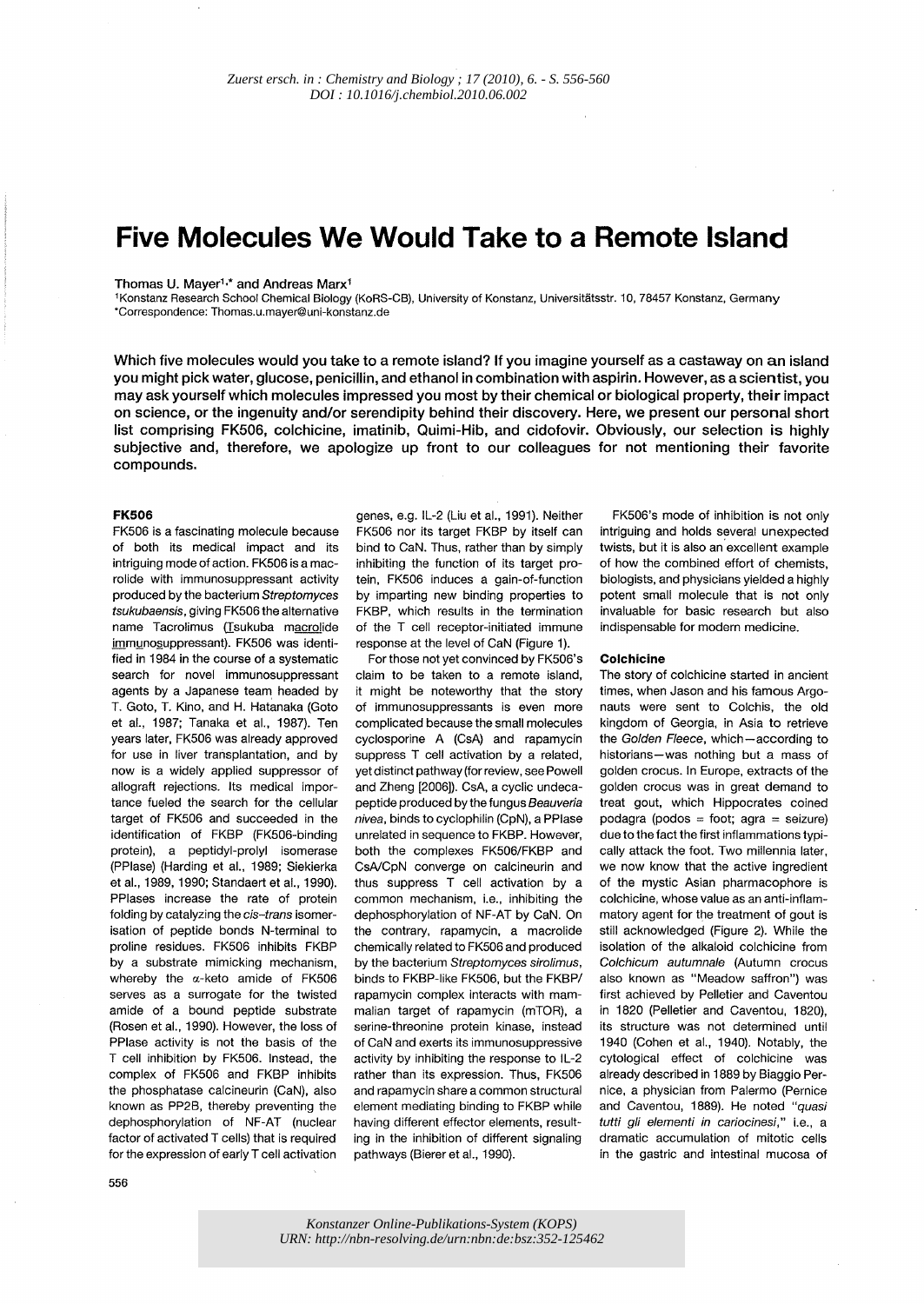dogs treated with high doses of colchicine. Subsequent studies revealed that colchicine had major effects on the mitotic spindle (Dustin, 1934; Eigsti, 1938; Levine, 1945) and it was in fact colchicine's antimitotic effect that was used to unambiguously determine that 46 is the normal human diploid number of chromosomes rather than the previously believed 48 (Tiio and Levan, 1956). Thus, colchicine has a one-of-akind historical record as a drug and a biological probeeven before its target was known. The advent of radioisotopes finally enabled Edwin Taylor and Gary Borisy to identify tubulin as the cellular target of colchicine. Colchicine-3H, prepared by methylation of colchiceine with diazomethane in tritiated water, was found in a noncovalent complex with a macromolecule that showed a correlation with the presence of microtubules (Borisy and Tay-

lor, 1967a, 1967b; Taylor, 1965). Using colchicine-<sup>3</sup>H and GTP-<sup>3</sup>H, Taylor and colleagues not only identified a 120kDa dimer (i.e., the  $\alpha$ -/ $\beta$ -tubulin-dimer) as the target of colchicine, but also discovered that only one of the two GTP molecules bound per dimer is exchanged (Mohri, 1968; Shelanski and Taylor, 1967; Weisenberg et al., 1968). Today, we know that the cycle of GTP hydrolysis and nucleotide exchange by β-tubulin forms the basis for the key characteristic of microtubules: dynamic instability. This phenomenon describes the stochastic bidirectional switches of microtubules between phases of growth and shrinkage that allows them to quickly explore cellular space, to direct cell movement, and to segregate chromosomes (Desai and Mitchison, 1997).

Does the identification of tubulin finally disclose all mystery of colchicine? Not really. It is still an open question of how colchicine's mode of action explains its major clinical use in gout. Gout is caused by the deposition of uric acid crystals in joints and surrounding tissues. Colchicine might prevent the formation of uric acid



Figure 1. Simplified Diagram of T Cell Receptor Mediated Signal Transduction Pathway Resulting in the Expression of Interleukin 2 Receptor activation triggers a transient rise in intracellular calcium levels, and thus the activation of the phosphatase calcineurin (CaN). Dephosphorylated NF-AT enters the nucleus and induces the expression of IL2. Note that FK506 and rapamycin share common structural elements mediating binding to FKB, vet have distinct effector elements. FK506 binding protein, FKBP; cyclophilin, CpN; mammalian target of rapamycin, mTOR.

crystals by modulating the pH of the tissue, act as an anti-inflammatory agent by suppressing the activity of neutrophils, or inhibit the invasion of immune cells into damage tissue-to name a few potential explanations. Unlike other microtubulebinding drugs, colchicine is not used in cancer chemotherapy, probably due to its high toxicity (Jordan and Wilson, 2004). However, colchicine is widely applied in plant breeding to produce diploid gametes resulting in plants with stronger flower colors. The binding of colchicine to tubulin has several intriguing features. It is a two-step process that includes a fast reaction yielding a low-affinity complex followed by a slow, unimolecular step to form the poorly reversible colchicinetubulin (TC) complex (Engelborghs, 1998). The TC complex incorporates at the end of growing microtubules where it prevents curved tubulin from adopting a straight conformation. This conformational constraint prevents the stabilization of lateral contacts between tubulin subunits resulting in loss of dynamic instability and the depolymerization of microtubules at low and at high TC concentrations, respectively (Panda, et al., 1995, Ravelli, et al., 2004). Colchicine binds to a single site on  $\beta$ tubulin (colchicine site), which is shared by a large number of molecules structurally unrelated to colchicine, e.g., podophyllotoxin, combrestatin-A4. The high specificity of colchicine for tubulin fueled the search for an endogenous molecule that regulates microtubule dynamics via the colchicine site. However, identified candidates have not been widely accepted. Thus, the story of colchicine has still to be continued.

# 4-[(4-Methylpiperazin-1yl)methyl]- N-[4-methyl-3-[(4-pyridin-3ylpyrimidin-2-yl)amino] phenyl]benzamid

This is better known as gleevec, glivec, imatinib, STI571, or the magic bullet for the treatment of chronic myelogenous leukemia (CML) (Figure 3). CML is a malignancy of a pluripotent hematopoietic

stem cell. Ninety-five percent of CML patients are positive for the Philadelphia (Ph) chromosome, which was named after the location of the two research institutes where it was first discovered and described (Nowell, 1962; Rowley, 1973). The Ph-chromosome is the result of t(9;22)(q34;q11), i.e., the reciprocal translocation between the large arms of chromosome 9 and 22. The molecular consequence of this translocation is a replacement of the first exon of the protooncogene c-Abl with sequences from the BCR ("break point cluster region") (Heisterkamp et al., 1985; Konopka et al., 1984; Shtivelman et al., 1985), c-Abl encodes a nonreceptor tyrosine kinase that has tightly controlled activity in normal cells. In contrast, the protein product of the Bcr-Abl fusion shows constitutive tyrosine kinase activity. Thus, BCR-Abl allows cells to proliferate in a cytokine-independent manner. Furthermore, BCR-Abl's inhibitory effect on DNA repair induces genomic instability, which might be causative for the feared blast crisis in CML.

The story of imatinib began in the early 1990s at Ciba-Geigy (now Novartis)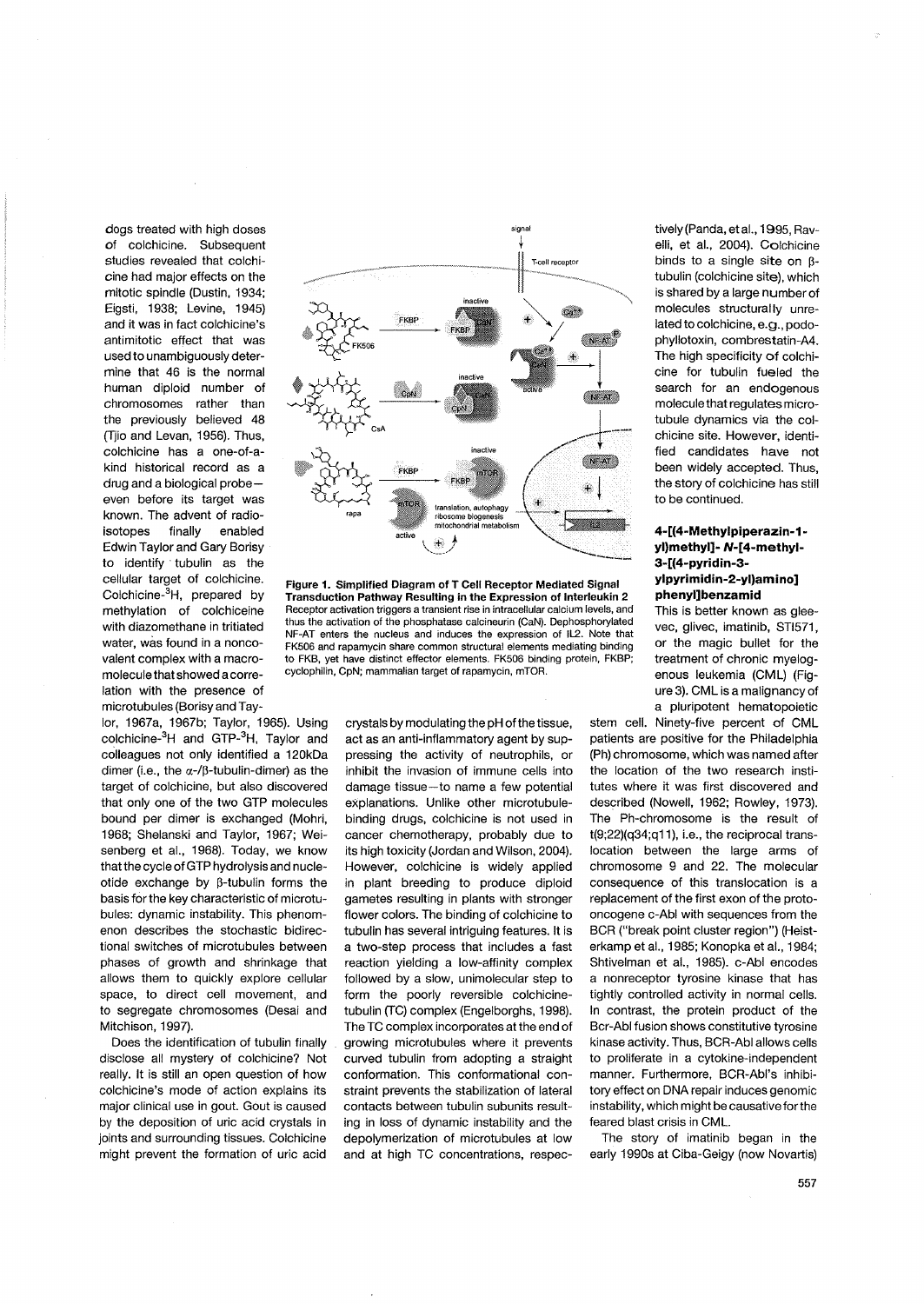

#### **Figure 2. Colchicine and Its Effect on Mitosis**

(A) First description of colchicine's effect on cells in mitosis by the Italian physician Biaggio Pernice, 1889 (image was obtained through the Biodiversity Heritage Library).

(B) Chemical structure of colchicine.

(C) Electron micrograph of sperm tail preparation showing the characteristic 9+2 microtubule structure, i.e., two central microtubule doublets surrounded by nine outer doublets (Shelanski and Taylor, 1967).

when a large number of 2-phenylaminopyrimidine derivatives were screened for inhibitory activity against protein tyrosine kinases (PTKs). The originally identified lead compound inhibited Abl-kinase in vitro; however, its primary cellular target was the platelet-derived growth factor receptor (PDGF-R) PTK. Using this compound as a lead structure, rational drug design led to the identification of imatinib, which inhibited the autophosphorylation of Abl and PDGF-R with equal potency (Buchdunger et aI., 1996). Importantly, colony formation assays with bone marrow cultures from CML patients demonstrated that imatinib inhibited the growth of BCR-Abl positive cells to an extent of 92%-98% (Druker et aI., 1996). Normal colonies were minimally affected, despite the fact that imatinib inhibited in vitro BCR-Abl and c-Abl with an identical IC<sub>50</sub>. Extensive animal testing, including a CML-mouse model, confirmed imatinib's high efficiency as well as low

toxicity and paved the way forthe first clinical trials just few years after its discovery. Today, imatinib mesylate is approved as first-line treatment for CML. Several patients, however, develop drug resistance partly due to amplification or mutation of the BCR/ABL gene, suggesting that combined therapies including imatinib should be considered (Wailer, 2010).

Imatinib is an ATP-competitive inhibitor, raising the question of how this molecule can be selective for the PTKs Abl, PDGF-R, and c-kit, another PTK. The crystal structure of Abl in complex with an imatinib variant revealed that the inhibitor recognizes the inactive conformation of the activation loop of Abl (Schindler et aI., 2000). For most kinases the activation loop controls catalytic activity. Importantly, the "active" conformation of the loop, stabilized by phosphorylation, is highly similar in all known structures of active kinases, while the "inactive" conformation displays great diversity. Thus, despite the highly conserved nucleotidebinding pocket of kinases, the characteristic conformation of the activation loop in its inactive state allows imatinib to be highly selective for its targets while being essentially inactive against other PTKs and serine/threonine kinases.

Why do we consider Imatinib worth taking to a remote island? First, it is an excellent example of the synergistic research between academia and industry. The combined efforts of Brian Druker, Nicholas Lydon, and Charles Sawyers were awarded with the Lasker-DeBakey Award in 2009. Second, its intriguing mode of action identified kinases as druggable, despite the high sequence conservation of their catalytic center. Third and most importantly, it shifted the role of physicians from checking blood counts and delivering cruel news to efficiently treating CML patients.

#### **Quimi-Hib**

Immunogens used in many vaccination strategies derive from constituent parts of the pathogen. For instance, the vaccine against Haemophilus influenzae type b (Hib), a pathogen that causes bacterial meningitis and pneumonia that was introduced around 1990 and reduced incidences by more than 95%, is based on a capsular polysaccharide isolated from the pathogen. The usage of synthetic antigens, and in particular carbohydrate conjugates in which the immunogen is synthesized chemically with atom scale precision, holds great promise for further developments along these lines (Astronomo and Burton, 2010). This is predominately due to the controlled production of a homogenous compound that minimizes batch-to-batch variability and thereby increases quality control standards. This might be accompanied with lower production costs in comparison with conventional vaccines. According to the World Health Organization (http://www.who.inV mediacentre/factsheets/fs294/en/index. html), high costs are the cause for the slow introduction of the Hib vaccination in developing countries. A major leap forward in this field represents the development of the first synthetic conjugate polysaccharide vaccine that was reported 2004 by a Cuban-Canadian research team (Verez-Bencomo et aI., 2004). They first developed a high yielding route for the synthesis of a Hib polysaccharide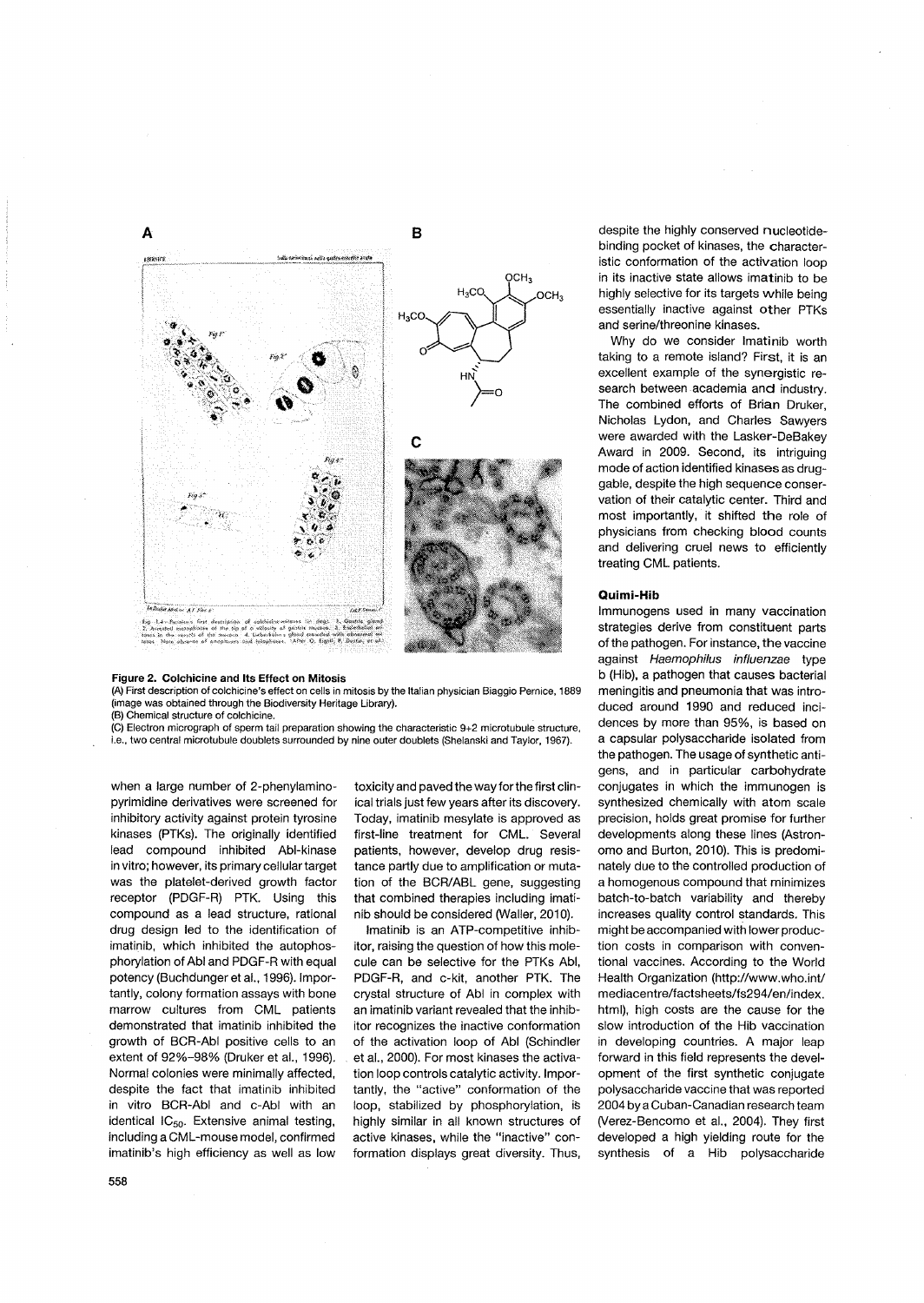fragment, an oligomeric polyribosylribitol phosphate (Figure 3). These oligomers with an average of eight repeating units were reproducibly obtained in high yields (80%). The antigen was conjugated to suitable carriers and immunogenicity studies performed in animals, adults, children, and infants. After several clinical trials, a 99.7% success rate was obtained, leading to commercial production as a vaccine (Quimi-Hib by Heber Biotech). This makes the polyribosylribitol phosphate conjugates to the first successful synthetic carbohydrate antigen. Given the great potential of medicinal chemistry nowadays and, in particular, carbohydrate

chemistry, the approach of using synthetic antigens should allow the introduction of artificial carbohydrate analogs for increasing the immunogenicity of the conjugates in future.

# **(S)-1-(3-Hydroxy-2 phosphonylmethoxypropyl) cytosine, Better Known as Cidofovir**

Compared to the structures that we have discussed before, cidofovir impresses by its structural simplicity (Figure 3). Cidofovir is an acyclic nucleoside phosphonate with very broad antiviral activity. Acyclic nucleosides may be described as nucleoside analogs with opened, simplified sugar surrogates. How was it discovered? The history of acylic nucleoside analogs had its coming of age with the discovery of acyclovir as a selective inhibitor of herpes simplex virus (HSV) replication (De Clercq, 2008). In order to gain antiviral activity, nucleosides need to be phosphorylated to the triphosphates by three kinase-promoted steps. The resulting triphosphate is then used predominantly by the viral enzymes for incorporation of the modified nucleotide in the nascent DNA, and thus selectively impedes viral replication. Interestingly, although acyclovir is an acyclic guanosine analog, it was found by Elion et al. (1977) that the viral thymidine kinase more efficiently promotes the first phosphorylation step compared to the cellular enzymes. This makes acyclovir selective for virus-infected cells.



**Figure 3. Chemical Structure of Compounds Mentioned in the Main Text** 

> Further phosphorylation is promoted by the cellular kinases, resulting in the triphosphates that impede viral replication. In 1986, De Clercq, Holy, and colleagues reported on the discovery of a new class of broad-spectrum anti-DNA . virus agents: nucleoside phosphonates. (S)-9-(3-Hydroxy-2-phosphonylmethoxypropyl)adenine (HPMPA) (Figure 3) is active against all tested DNA viruses (polyoma, papilloma, adeno, herpes, pox) (De Clercq et aI., 1986). Cidofovir is a closely related cytosine derivative of HPMPA that has been further developed clinically and has a remarkable broad-spectrum antiviral activity. **It** has been shown to be efficacious in the treatment of many DNA virus infections, including that of acyclovirresistant HSV and varicella-zoster virus. Interestingly, since cidofovir has shown promising effects in animal models, it was predicted to be effective in the prophylaxis and therapy of smallpox in humans, a threat of bioterrorism. Thus, cidofovir is the sole antiviral drug that has been reserved and stockpiled for possible use in the therapy and prophylaxis of smallpox and the complications of smallpox vaccination (De Clercq and Holy, 2005).

Why are these phosphonates so effective? As depicted above, most nucleoside antiviral reagents get phosphorylated by host kinases in order to generate antiviral activity. The resulting triphosphates are selective substrates for the viral DNA polymerases and, after incorporation of the acyclic nucleotide, further DNA synthesis is obviated, a mechanism termed chain termination. In contrast to other antiviral nucleoside analogs, the phosphonates do not need the first phosphorylation step promoted by a kinase, which is often a bottleneck and counteracts the activity of the corn pounds.

**Chemistry & Biology invites your comments on this topic.** Please **write to the editors at chembiol@ cell.com.** 

#### **REFERENCES**

Astronomo, R.D., and Burton, D.R. (2010). Nat. Rev. Drug Discov. 9,  $308 - 324$ 

Bierer, B.E., Somers, P.K., Wandless, T.J., Burakoff, S.J., and Schreiber, S.L. (1990). Science *250,*  556-559.

Borisy, G.G., and Taylor, E.w. (1967a). J. Cell BioI. 34, 525-533.

Borisy, G.G., and Taylor, E.w. (1967b). J. Cell BioI. 34, 535-548.

Buchdunger, E., Zimmermann, J., Mett, H., Meyer, T., Muller, M., Druker, B.J., and Lydon, N.B. (1996). Cancer Res. 56, 100-104.

Cohen, A., Cook, J., and Roe, E. (1940). Colchicine and related compounds (London: J. Chem. Soc.).

De Clereq, E. (2008). Med. Res. Rev. 28, 929-953.

De Clercq, E., and Holy, A. (2005). Nat. Rev. Drug Discov. 4, 928-940.

De Clercq, E., Holy, A., Rosenberg, I., Sakuma, T., Balzarini, J., and Maudgal, P.C. (1986). Nature 323, 464-467.

Desai, A., and Mitehison, T.J. (1997). Annu. Rev. Cell Dev. BioI. 13,83-117.

Druker, B.J., Tamura, S., Buchdunger, E., Ohno, S., Segal, G.M., Fanning, S., Zimmermann, J., and Lydon, N.B. (1996). Nat. Med. 2,561-566.

Dustin, A. (1934). Bull. Aead. R. Med. Belg. 11, 187-502.

Eigsti, O.J. (1938). Proc. Natl. Aead. Sci. USA 24, 56-63.

Elion, G.B., Furman, PA, Fyfe, J.A., de Miranda, P., Beauchamp, L., and Schaeffer, H.J. (1977).<br>Proc. Natl. Acad. Sci. USA 74, 5716–5720.

Engelborghs, Y. (1998). Eur. Biophys. J. 27, 437-445.

Goto, T., Kino, T., Hatanaka, H., Nishiyama, M., Okuhara, M., Kohsaka, M., Aoki, H., and Imanaka, H. (1987). Transplant. Proe. 19,4-8.